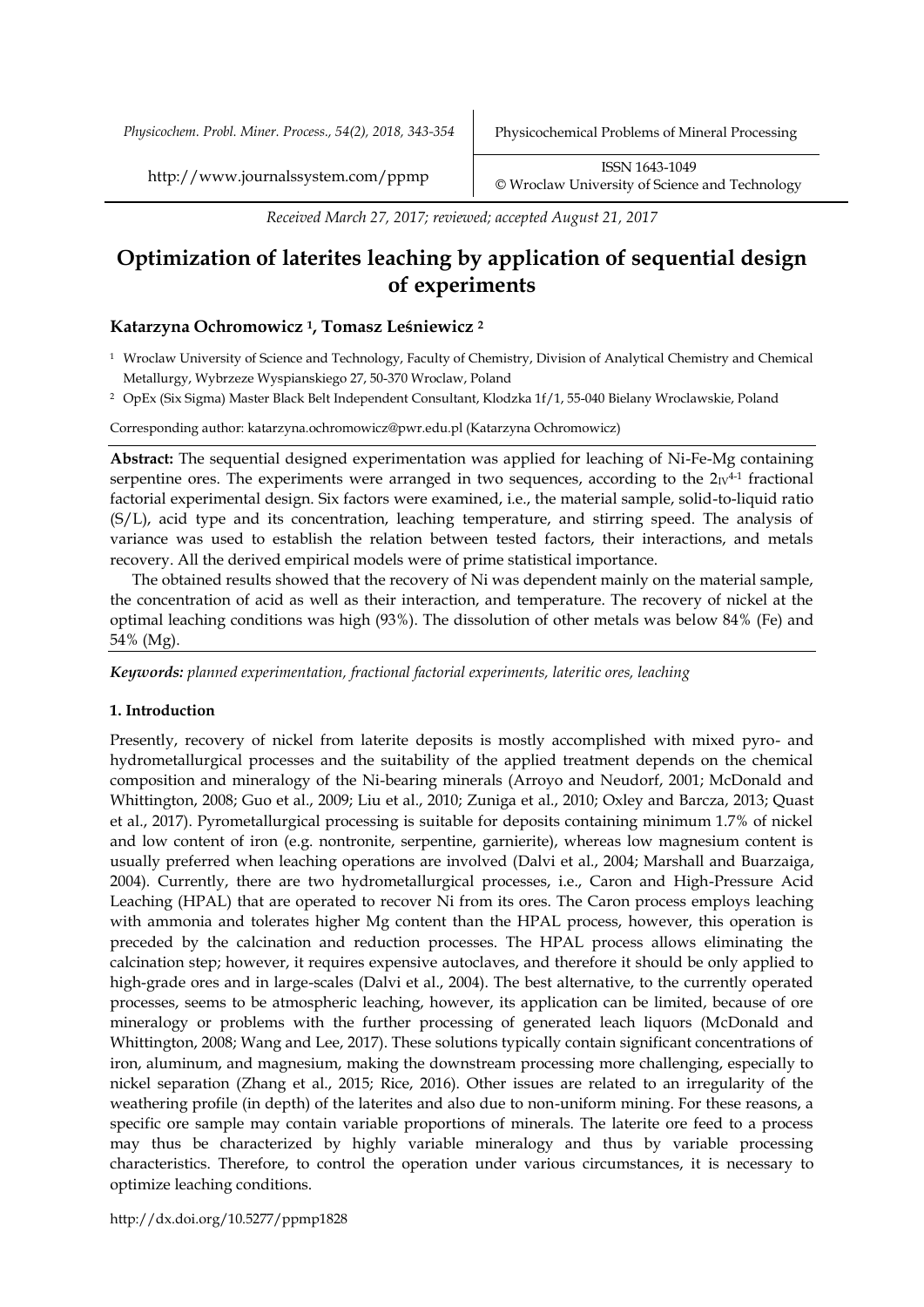Usually, optimization studies are carried out through a traditional experimentation one-factor-at-atime (OFAT) approach, in which experiments vary only one factor or variable at a time and keep others fixed (Czitrom, 1999). Such experimental approach requires a significant number of runs, and thus is time and material consuming, but costs can be reduced by application of the statistical design. The design of experiments (DOE) is used to change the process variables in specific and patterned ways, according to the factorial treatment structure (Montgomery, 2008). This factorial structure enables finding the effect of factors on either one or more response variables and allows estimation of effects with higher precision than OFAT approach. The secret of the factorial design advantage lies in the idea of hidden replication. It means that factorial approach uses more observations to estimate an effect because each measurement is included in each comparison. The OFAT experimenter must replicate runs to produce equal precision (Leitnaker et al., 1996).

Factorial design offers two additional advantages over OFAT (Anderson and Withcomb, 2007):

- it reveals interactions between factors, i.e., the situation when the effect of one factor depends on the level of another factor,

- it covers a broader area of the factor space from which to draw inferences about a process and consequently improves the prediction of the response in the factor space. Moreover, process optimization is more efficient because the optimal solution is searched for over the entire factor space.

There are many papers which apply the design of experiments (DOE), however, in this approach the number of studied variables is often limited (Li et al., 2010; Poroch-Seritan et al., 2011; Cetintas and Bingol, 2016), and process optimization is performed during a single set of experiments (Kar et al. 2000; Stopic et al., 2003; Milivojevic et al., 2012; Gharabaghi et al., 2012; Gharabaghi and Azadmehr, 2016).

A better approach is a sequential design of experiments, which allows acquiring knowledge about a process gradually. The experience and feedback gained from small-scale tests are used to modify the next run of the experiment, and to improve an original research plan. It allows to introduce new factors or to change levels of the present factors. Therefore, the inference space in a sequential DOE (SDOE) becomes greater. Another advantage of sequential experimentation is that it allows lessening the total number of runs, comparing to the single relative DOE (Box, 1993).

In this work, the sequential experimentation approach was used to determine the optimum leaching conditions of high-magnesium nickeliferrous ore. Specifically, our aim was to achieve, simultaneously, an acceptable level of nickel extraction and low magnesium and iron dissolution. The effect of six operation variables, such as the material sample, acid type and its concentration, solid-to-liquid ratio (S/L), temperature and stirring speed were examined. The experiments were arranged in two sequences according to the  $2_1v^{4-1}$  factorial design of experiments. The importance of the main and interaction effects was evaluated by the analysis of variance (ANOVA).

#### **2. Materials and experimental methods**

A low-grade nickel ore used in this work was derived from Polish serpentine deposit, located in Szklary Massif, SW Poland. The examined material was received in a dry and grounded form. It was averaged using mechanical sample splitter and representative samples were subjected to analyses. The chemical analysis was performed using an EDXRF spectrometer (PANanalytical Epsilon 3x). Before XRF analyses samples were milled manually below 100  $\mu$ m. The particle size analysis (of aqueous suspensions of samples) was carried out using a Malvern Mastersizer 2000 instrument.

All chemical reagents were of analytical grade. Sulfuric acid (POCh, Poland) and hydrochloric acid (POCh, Poland) were used to prepare leaching solutions.

Leaching experiments were carried out in stirred glass reactors, equipped with a condenser, to avoid rapid vaporization of the leaching solution at higher process temperatures, immersed in a water bath. When the temperature was reached, the leaching slurry was placed into the reactor. During each leaching experiment, samples of the slurry were taken from the reactor, filtrated and then subjected to a metals concentration analysis by using atomic absorption spectroscopy technique (AAS). Each sample was analyzed twice, and the results were presented as a mean of both measurements.

The preliminary experiments, with 1 mol/dm<sup>3</sup>  $H_2SO_4$ , were run to determine leaching kinetics of the studied metals under different temperatures (20 and 90 °C). For initial tests, the solid-to-liquid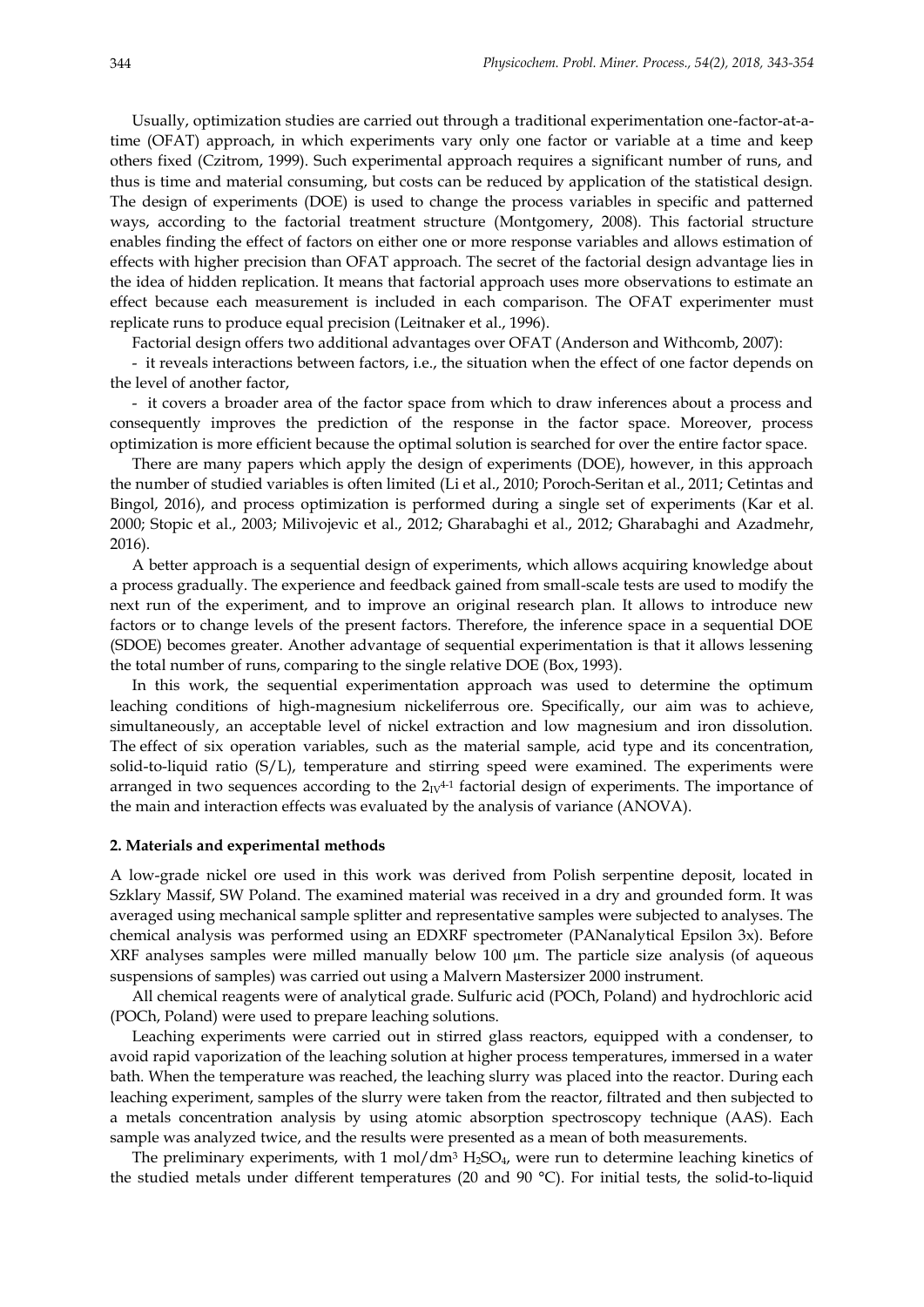ratio (S/L), stirring speed, and leaching time were kept constant at 1/10, 400 r.p.m. and six h, respectively. The results from preliminary tests were used to set up leaching conditions in the first DOE sequence, and consequently, the results from DOE 1 were used to specify the factors and their levels in the second DOE sequence. Therefore, fixed parameters in the DOE 1 were: the stirring speed (400 r.pm.), temperature (90 °C) and leaching time (3 h), while values of the solid-to-liquid ratio (1/6) and acid type (HCl) were constant in the DOE 2. The variable factors and their levels are given in Table 2 (Section 3.3.) and Table 4 (Section 3.4.), for DOE 1 and DOE 2, respectively.

The densities and viscosities of leaching solutions were obtained using a pycnometer and capillary viscometer, respectively. These physical properties were measured in triplicate for each solution, at 298.15 K.

The leaching efficiencies were evaluated by determining metals leaching recoveries, according to the equation:

$$
R_{\%} = \frac{c \cdot V}{m \cdot \alpha} \cdot 100\% \tag{1}
$$

where:

*R%* - metal leaching recovery, %,

 $c$  – metal concentration in the solution, mg/dm<sup>3</sup>,

*V* – leaching solution volume, dm<sup>3</sup>,

*m* – mass of the ore sample, g,

*α* – metal content in the ore sample, % (g/Mg).

#### **2.1 Design of experiments**

A factorial design is widely used to study a random response to a set of *k* possible factors. The fullfactorial design would require 2<sup>k</sup> runs if there are *k* factors, each at two levels. As the number of factors of interest increases, the number of runs required increases rapidly, becoming infeasible from the time and resource point of view. Thus, it is better to use a fractional factorial experiment which uses only a subset of the runs. Fractional factorials are much more advantageous, comparing to fullfactorial experiments since the greater number of factors can be examined, keeping the same number of experiments (Montgomery, 2008).

In the presented study, a sequential design of experiments (SDOE) was used in the leaching tests. Based on this approach the leaching tests were arranged in two SDOE series conducted according to the 24-1 fractional factorial experimental design. Such arrangement leads to 2 runs of 8 treatments, what enables to acquire more information on the process than conducting one run of 16 treatments. The statistical significance of experimental results (at  $\alpha = 0.10$ ) was assessed with the analysis of variance. ANOVA is based on F-test and involves subdividing the total variation of a set of data into parts. The F-value in the ANOVA table is the ratio of the model mean square (MS) to the appropriate error mean square. The larger the F-value the more likely that variation (an observed difference) is not by chance (Anderson and Whitcomb, 2007).

The relationship between variables and responses was represented by empirical equations, which were based on the linear regression models. A general model that might describe the response variable *Y* related to *k* factors can be written as follows (Montgomery, 2008):

$$
Y = \beta_0 + \beta_1 X_1 + \beta_2 X_2 + \dots + \beta_k X_k + \epsilon,
$$
\n(2)

where, *Y* is the predicted response,  $\beta_0$  is the intercept,  $\beta_1$ ,  $\beta_2$ , are the model coefficients for the input factors  $(X_1, X_2, X_k)$ , and  $\epsilon$  is an experimental error. The residual analysis was performed to examine the goodness-of-fit in ANOVA. The Minitab 17 Software (Minitab Inc.) was used to design the experiments and data analysis.

#### **3. Results and discussion**

#### **3.1 Material characterization**

The investigated nickeliferous ore is very fine grained, poorly crystallized and is characterized by a variable chemical composition and structure (Dubińska et al., 2000). The weathering cover of the rock is composed of iron oxides, oxyhydroxides, and  $SiO<sub>2</sub>$  varieties and contains a high number of clay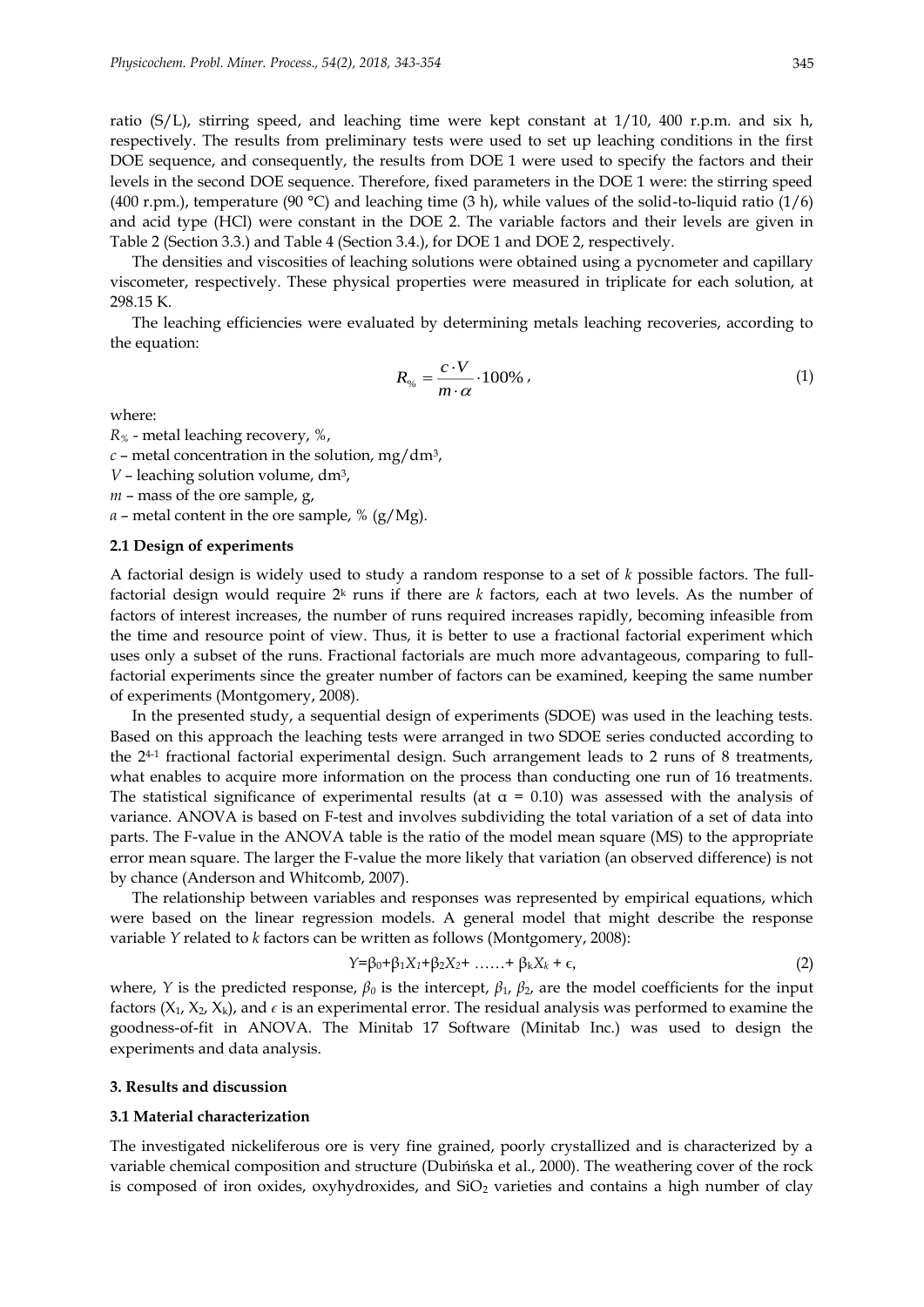minerals. In this work, two samples differing in chemical composition (Table 1) and particle size distribution (164 µm - sample 1, and 220 µm - sample 2, Fig. 1) were tested.



Fig. 1. Granulometric analyses of lateritic material (sample 1 -left and sample 2 -right)

In both samples, nickel-bearing minerals consist mainly of magnesium and aluminum silicates (serpentine minerals, actinolite, vermiculite, schuchardite), nontronite, and pimelite. Other ore minerals are magnetite, chromite, hematite, goethite, and ilmenite. The contribution of gangue and ore minerals differ in both tested samples.

Table 1. Chemical composition of studied samples determined by XRF analysis

| Element/content % Ni |      | Fe   | Мg   |      |      | Al   |      |      | Mn   | Co.  |
|----------------------|------|------|------|------|------|------|------|------|------|------|
| Sample 1             | 0.78 | 7.50 | 16.5 | 1.66 | 46.0 | 0.74 | 25.2 | 0.95 | 0.11 | 0.01 |
| Sample 2             | 1.10 | 10.9 |      | 2.68 | 42.1 | 2.99 | 26.4 | 1.08 | 0.24 | 0.03 |

#### **3.2 Preliminary tests**

The preliminary results (Fig. 2) showed that the increase of temperature was beneficial for the leaching kinetics and recovery of all studied metals, particularly of nickel and iron.



Fig. 2. The kinetics of Ni, Fe, and Mg leaching vs temperature; 1 M  $H_2SO_4$ ,  $S/L1/10$ , 400 rpm

It can be seen from Fig. 2 that at 90°C Ni recovery quickly reaches plateau at 90%. At the same conditions, recovery of Fe and Mg reach 85 and 60%, respectively. Hence, it was decided to end the process after 3 hours. It was presumed that the recovery of magnesium could be improved by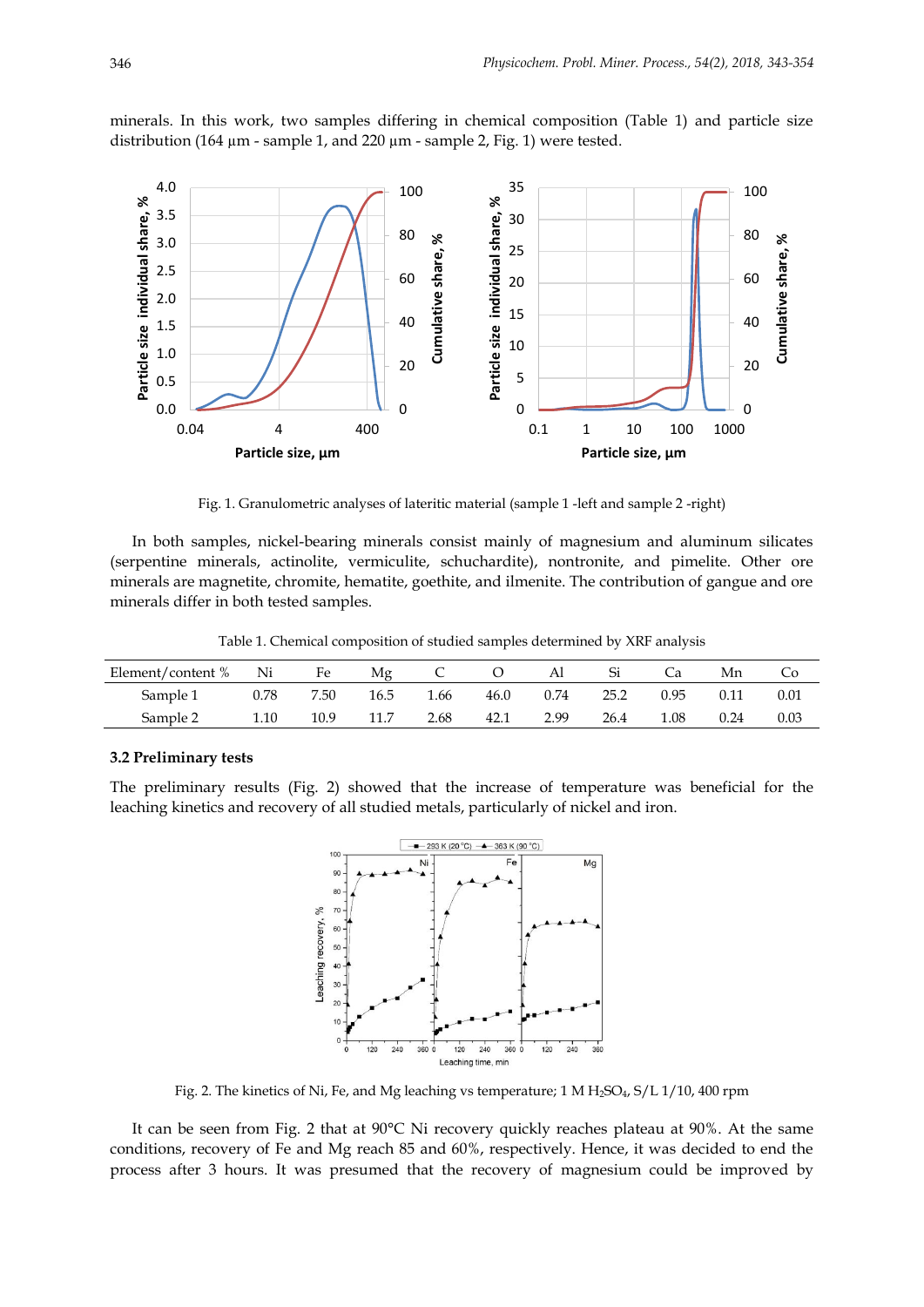changing solid-to-liquid ratio or acid concentration. The new values of these factors were expected to alter process responses and, at the same time, to provide adequate slurry density. Considering the oxide nature of the examined material leaching was performed with two acids, i.e.,  $H_2SO_4$  and HCl, without the addition of an oxidant. Besides, the choice of acids was dictated by availability and economic reasons.

# **3.3 The first DOE cycle**

Based on the material characteristic and the preliminary results, it was decided to examine the effect of four factors, i.e., the material sample, solid-to-liquid ratio, acid type and acid concentration. Since the number of protons differs in H<sub>2</sub>SO<sub>4</sub> and HCl acids, their concentrations were expressed in normality units (N). Further experiments were planned according to the 24-1 fractional factorial design. Table 2 shows the design matrix with results from the DOE 1 cycle.

| Run           | Material sample | $S/L$ ratio | Acid type                      | Acid conc., N | Recovery, % |      |      |
|---------------|-----------------|-------------|--------------------------------|---------------|-------------|------|------|
| Order         | (A)             | (B)         | (C)                            | (D)           | Ni          | Fe   | Mg   |
| 1             | 1               | 1/10        | $H_2SO_4$                      | 3             | 90.2        | 78.5 | 79.3 |
| $\mathcal{P}$ | $\mathcal{P}$   | 1/10        | H <sub>2</sub> SO <sub>4</sub> | 4             | 72.8        | 64.3 | 87.2 |
| 3             | $\mathcal{P}$   | 1/6         | H <sub>2</sub> SO <sub>4</sub> | 3             | 70.7        | 59.8 | 73.1 |
| 4             | $\mathcal{P}$   | 1/6         | HC <sub>1</sub>                | 4             | 69.9        | 65.4 | 74.5 |
| 5             | 1               | 1/6         | H <sub>2</sub> SO <sub>4</sub> | 4             | 81.2        | 70.6 | 45.7 |
| 6             | 1               | 1/10        | HC <sub>1</sub>                | 4             | 79.9        | 75.4 | 47.0 |
| 7             | 1               | 1/6         | HC <sub>1</sub>                | 3             | 93.8        | 84.2 | 54.3 |
| 8             | 2               | 1/10        | HC <sub>1</sub>                | 3             | 72.6        | 69.0 | 58.2 |

Table 2. Experimental matrix and leaching recoveries obtained in the DOE 1, 90 °C, 400 rpm

The performed analysis allowed to identify the active factors, which significantly influenced the metal recoveries. The other effects were negligible and were assumed as an experimental noise. The obtained results were statistically analyzed using Minitab software. The ANOVA for Ni, Fe, and Mg recovery (Table 3) together with the suitable factorial plots (Figs. 4-6) summarize the results and illustrate the effects of factors on the leaching recoveries of Ni, Fe, and Mg.



Fig. 3. The main effects and interaction plots for Ni recovery

It was found that only two main factors strongly affected Ni recovery, i.e., the material sample (A) and acid concentration (D). The influence of factor A on the Ni recovery can be attributed to the difference in the particle size of both samples. The smaller the particle size, the greater the surface area, and consequently the higher reactivity of the material. Hence, the recovery of Ni from finer sample 1 was higher of about 16%. Found interaction AD between the factors means that the recovery of Ni was affected by the factor D, but its effect was dependent on the level of factor A.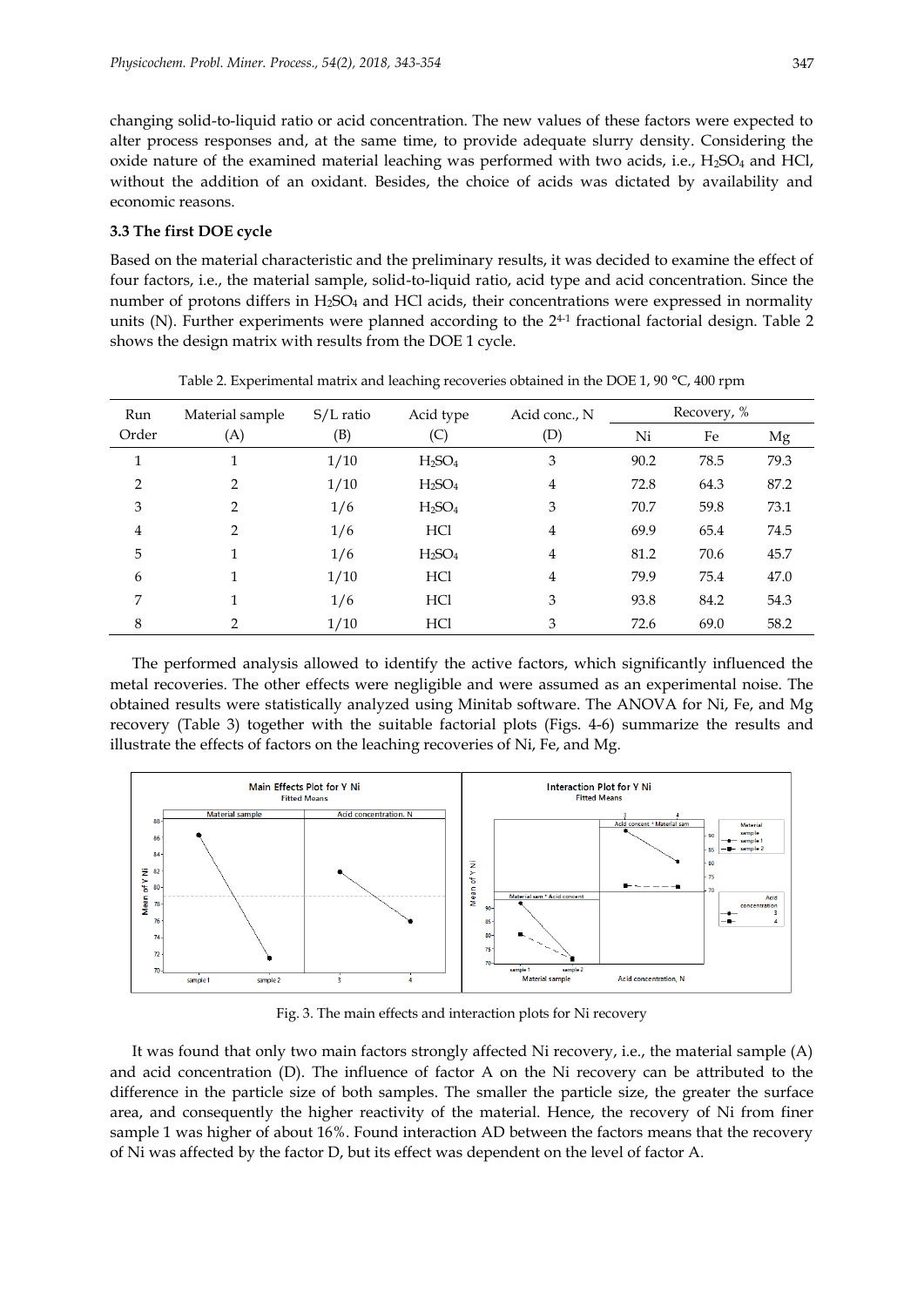| <b>ANOVA</b>    |                    |                |         |         |         |         |  |
|-----------------|--------------------|----------------|---------|---------|---------|---------|--|
| Response        | Source             | DF             | Seq SS  | Adj MS  | F-value | P-value |  |
|                 | Main Effects       | 2              | 506.98  | 253.490 | 77.80   | 0.001   |  |
|                 | A -Material sample | 1              | 436.99  | 436.986 | 134.11  | 0.000   |  |
|                 | D- Acid conc.      | 1              | 69.99   | 69.993  | 21.48   | 0.010   |  |
| Ni recovery (%) | 2-Way Interactions | $\mathbf{1}$   | 61.94   | 61.937  | 19.01   | 0.012   |  |
|                 | AD                 | 1              | 61.94   | 61.937  | 19.01   | 0.012   |  |
|                 | Error              | $\overline{4}$ | 13.03   | 3.258   |         |         |  |
|                 | Total              | 7              | 581.95  |         |         |         |  |
|                 | Main Effects       | $\mathfrak{Z}$ | 399.48  | 133.159 | 23.92   | 0.013   |  |
|                 | A-Material sample  | 1              | 314.36  | 314.364 | 56.47   | 0.005   |  |
|                 | C-Acid type        | 1              | 53.93   | 53.932  | 9.69    | 0.053   |  |
|                 | D - Acid conc.     | 1              | 31.18   | 31.181  | 5.60    | 0.099   |  |
| Fe recovery (%) | 2-Way interactions | 1              | 39.18   | 39.183  | 7.04    | 0.077   |  |
|                 | AD                 | 1              | 39.18   | 39.183  | 7.04    | 0.077   |  |
|                 | Error              | 3              | 16.70   | 5.567   |         |         |  |
|                 | Total              | 7              | 455.36  |         |         |         |  |
|                 | Main Effects       | $\mathfrak{Z}$ | 895.19  | 298.40  | 5.10    | 0.078   |  |
|                 | A-Material sample  | 1              | 554.15  | 554.15  | 9.46    | 0.107   |  |
|                 | C-Acid type        | 1              | 327.39  | 327.39  | 5.59    | 0.054   |  |
| Mg recovery     | D- Acid conc.      | 1              | 13.65   | 13.65   | 0.23    | 0.662   |  |
| (%)             | 2-Way Interactions | $\mathbf{1}$   | 634.84  | 634.84  | 10.84   | 0.046   |  |
|                 | AD                 | 1              | 634.84  | 634.84  | 10.84   | 0.046   |  |
|                 | Error              | 3              | 175.68  | 58.56   |         |         |  |
|                 | Total              | 7              | 1705.71 |         |         |         |  |

Table 3. The analysis of variance of Ni, Fe and Mg recoveries in the DOE 1



Fig. 3. The main effects and interaction plots for Ni recovery

Interaction plot (Fig. 3) shows that the increase of acid concentration from 3 to 4 N caused about 10% decrease of Ni recovery from sample 1. The likely cause of this negative influence was the growth of leaching solution viscosity, as a result of the intensive dissolution of minerals present in sample 1. However, further research is necessary to confirm the conclusion. The comparison of viscosity values is presented in Fig. 4. It shows that the viscosities were higher (on average) at higher S/L ratio (1/6), and when sulfuric acid was used as a leaching agent. The change in acid concentration had no effect on Ni recovery from sample 2. These results indicate that acid concentration should be chosen carefully, i.e., it should be low enough to leach Ni-bearing minerals but not too high to dissolve gangue constituents of the ore.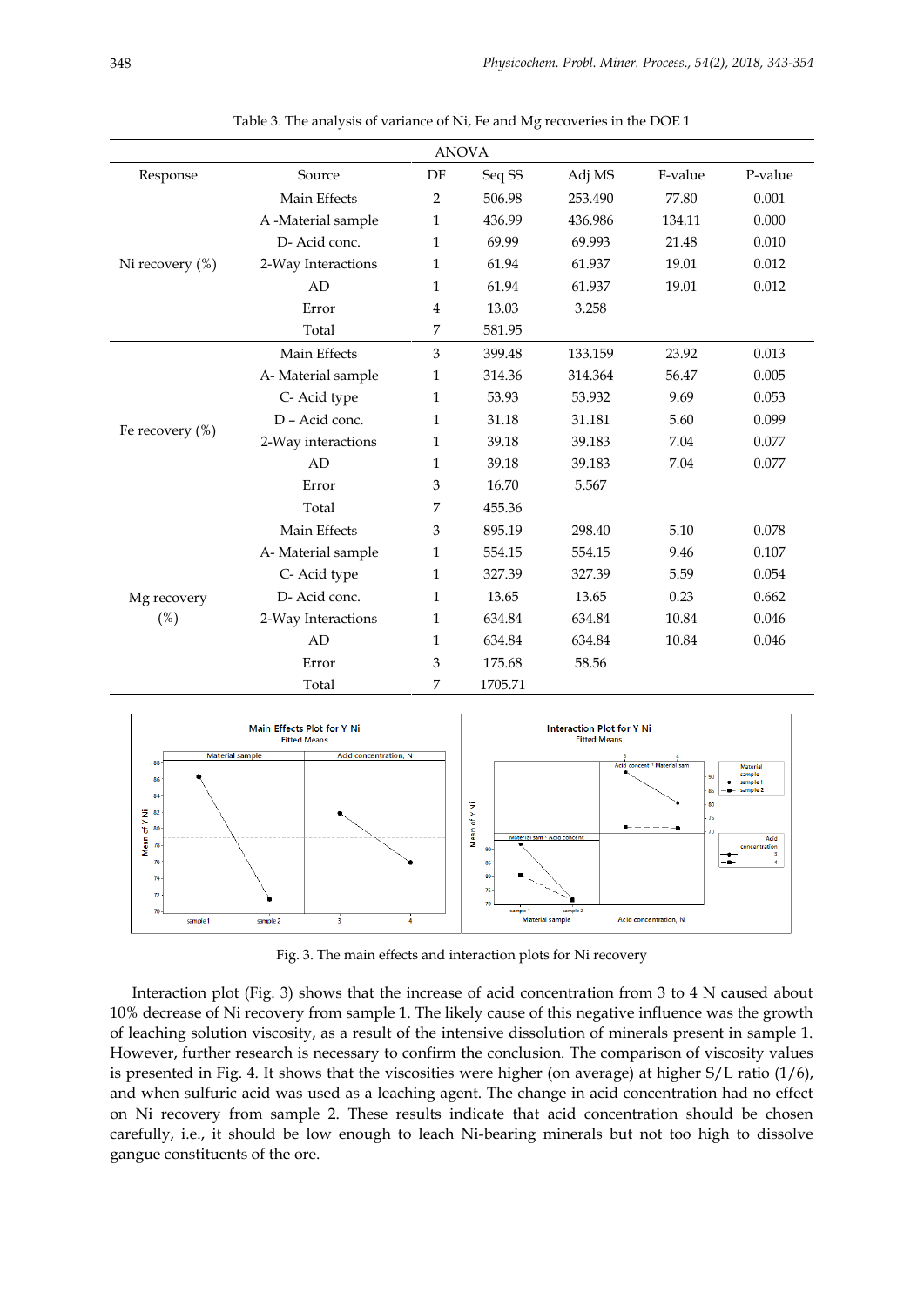

Fig. 4. The dependence of viscosity on factors tested in DOE 1

Extraction of iron was influenced by the same factors that affected nickel recovery (A, D, and AD), and additionally by the acid type (C), (Table 3, Fig. 5). The direction of changes these factors caused was the same, indicating a strong correlation between the recovery of both metals and implying that their separation may be infeasible. However, a way to increase the nickel to iron concentration ratio can be the rational choice of acid type. In contrast to Ni, this factor had an influence on Fe recovery, increasing it by 5%, when HCl was used. The hydrochloric acid is commonly regarded as a more efficient leaching agent than sulfuric acid. It is because chlorides are more soluble than sulfates, and reactions of their formation in leaching processes are significantly faster than reactions of sulfuric acid.



Fig. 5. The main effects and interaction plots for Fe recovery

In the case of Mg, its dissolution was affected by two main factors: A, C, and one interaction AD (Fig. 6). The analysis showed that the dependencies observed for Mg dissolution differed from those found for Ni and Fe. Significantly more magnesium was leached with  $H_2SO_4$  (about 15%) and from sample 2 (about 35%). The interactions revealed, that to obtain higher magnesium recovery from sample 1, one shall use less concentrated acid, while leaching of sample 2 would require stronger acid.



Fig. 6. The main effects and interaction plots for Mg recovery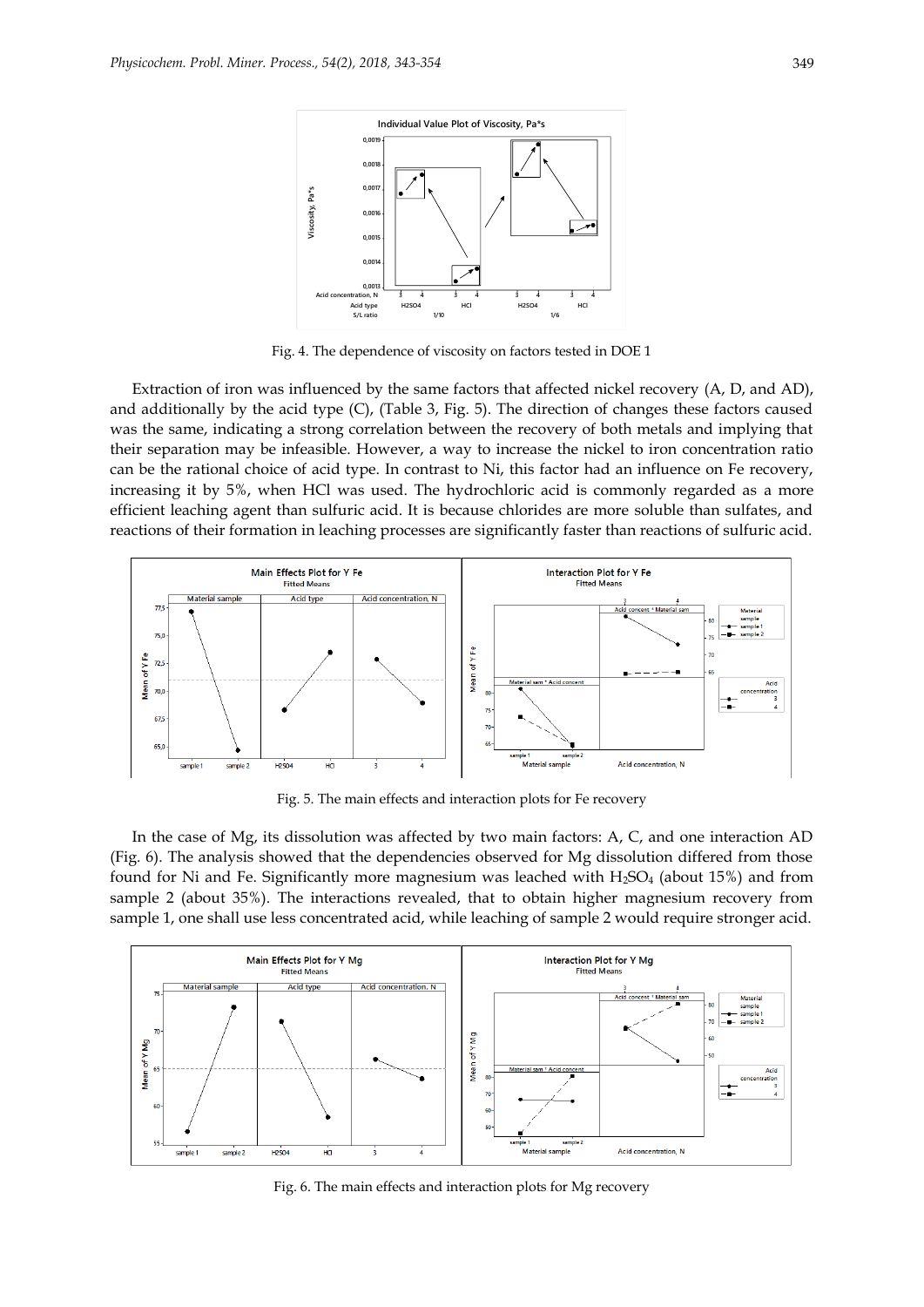The overall effect of material sample may be attributed to the differences in the content of host gangue minerals. Several studies on leaching behavior of Ni laterites confirm a strong mineralogy and chemistry dependent behavior (LUO et al., 2010; HUNTER et al., 2013; XU et al., 2013; MACCARTHY et al., 2014a; MACCARTHY et al., 2014b; QUAST et al., 2013).

The following empirical models were found to describe the effect of studied factors on metals recoveries:

Ni Recovery = 99.59 - 26.87 A - 5.92 D + 5.56 AD (3) R-Sq = 97.76%, R-Sq(adj) = 96.08%, R-Sq(pred) = 91.04%

$$
F = \text{Recovery} = 84.74 - 21.76 \text{ A} + 2.596 \text{ C} - 3.95 \text{ D} + 4.43 \text{ AD}
$$
\n
$$
R - \text{Sq} = 96.33\%, \text{ R-Sq(adj)} = 91.44\%, \text{ R-Sq(pred)} = 73.92\%
$$
\n
$$
M = \text{Recovery} = 74.1 - 54.0 \text{ A} + 64.0 \text{ C} - 3.61 \text{ D} + 17.82 \text{ AD}
$$
\n
$$
(5)
$$

$$
Mg Recovery = 74.1 - 54.0 A - 6.40 C - 2.61 D + 17.82 AD
$$
\n
$$
R-sq = 89.70\%, R-sq(adj) = 75.97\%, R-sq(pred) = 26.76\%
$$
\n(5)

The fitted regression models are of high quality. Small differences between R-squared and Radjusted statistics indicate that all selected models were not over-fitted. High R-predicted values demonstrate that models calculated for Ni and Fe recovery can very well predict new observations. The correlation 5, obtained for Mg recovery, has lower prediction ability but fairly well reproduces the experimental data.

### **3.4 The second DOE cycle**

When drawing inferences from the designed experiment, it is necessary to consider limitations of conclusions that is all the circumstances affecting the process: the process conditions and tested material. In our case, both samples of Ni – bearing material were leached at constant temperature and constant stirring speed. Therefore, next DOE cycle should explain whether these constant factors can in any way affect the efficiency of metals recovery. The new levels of leaching temperature and stirring speed (50°C, 200 rpm) were set in order to find whether the process can be equally effective as at higher values of these factors. The results from DOE 1 also demonstrated that HCl was slightly better leaching agent and that lower acid concentration was enough to obtain Ni recovery above 90%. Therefore, it was decided to add the new level to that factor and to investigate how 2 N acid will affect the leaching of the examined material.

Thus, in the next series of experiments, the effects of factor A and D (new levels) as well as new factors (temperature – E and stirring speed – F) were examined. The DOE 2 matrix (Table 4) shows new parameters and their levels. Table 5 presents the ANOVA of the metals recovery, whereas Figs. 7 – 9 show the Main effects plots.

It was found that three main factors, i.e., the material sample (A), acid concentration (D), and temperature (E), were significant for Ni recovery (Table 5, Fig. 7). However, the greatest change of the response produced factor A (19%) and factor E (17%). The increase of acid concentration from 2 to 3 N improved Ni recovery of about 6% indicating that the higher level was the most optimal. The data suggests that stirring speed did not have a marked on Ni leaching recovery.

|                | Material sample<br>(A) | Acid            | Temp. °C |                         | Recovery, % |                |    |
|----------------|------------------------|-----------------|----------|-------------------------|-------------|----------------|----|
| Run Order      |                        | conc., N<br>(D) | (E)      | Stirring speed, rpm (F) | Ni          | Fe             | Mg |
| 1              | Sample 1               | $\overline{2}$  | 50       | 200                     |             | 69.1 38.6 36.7 |    |
| $\overline{2}$ | Sample 1               | $\overline{2}$  | 90       | 400                     | 78.8        | 66.2 56.0      |    |
| 3              | Sample 2               | 3               | 90       | 400                     | 72.4        | 67.2 60.7      |    |
| 4              | Sample 1               | 3               | 90       | 200                     |             | 86.7 85.2 81.0 |    |
| 5              | Sample 1               | 3               | 50       | 400                     |             | 71.2 52.8 62.1 |    |
| 6              | Sample 2               | $\overline{2}$  | 90       | 200                     |             | 65.4 55.8 53.6 |    |
| 7              | Sample 2               | $\overline{2}$  | 50       | 400                     |             | 45.7 25.5 40.9 |    |
| 8              | Sample 2               | 3               | 50       | 200                     | 52.0        | 35.1 45.1      |    |

Table 4. The experimental matrix and the leaching recoveries obtained in the DOE 2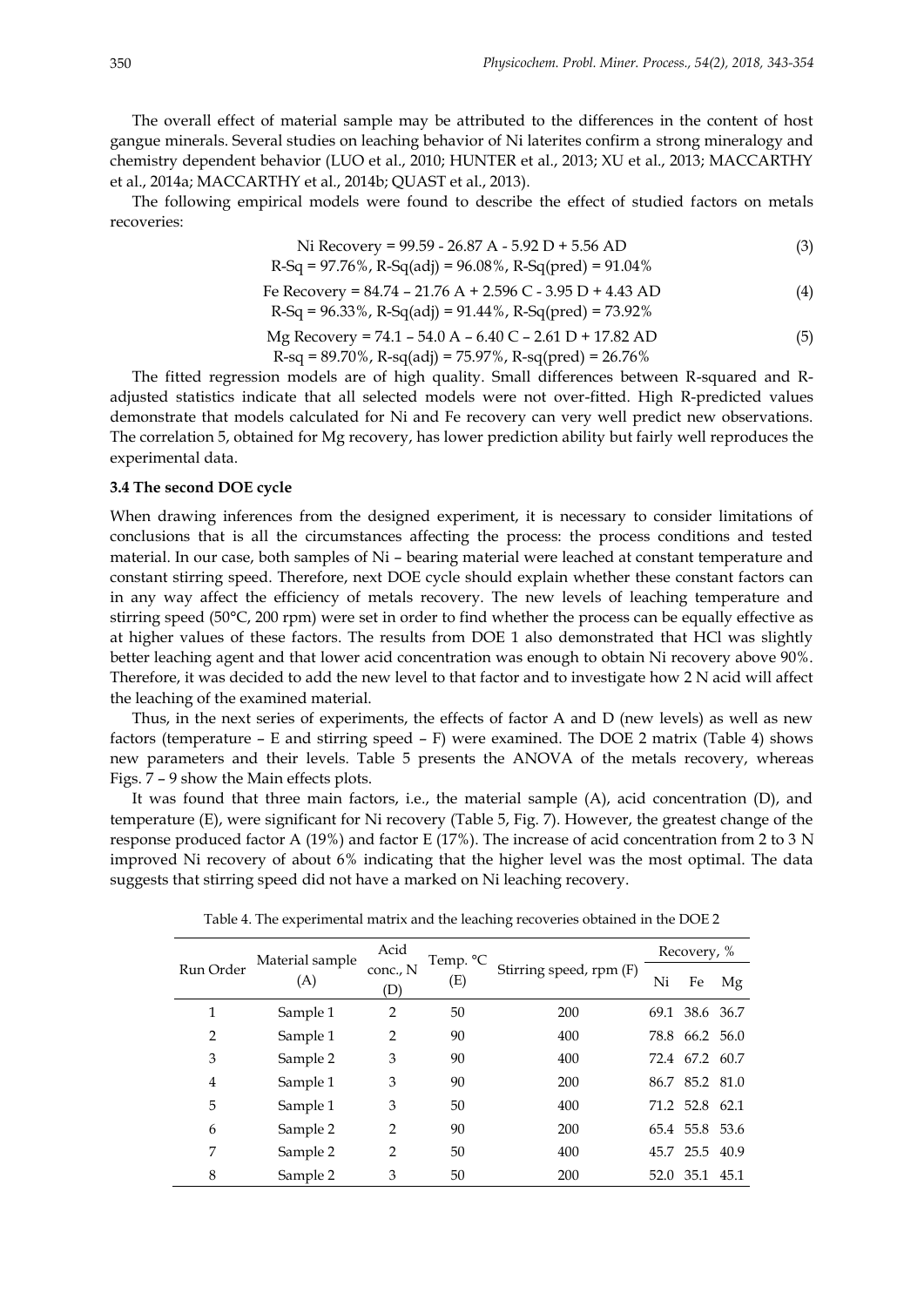|                       |                   |              | <b>ANOVA</b> |         |         |         |
|-----------------------|-------------------|--------------|--------------|---------|---------|---------|
| Response              | Source            | DF           | Seq SS       | Adj MS  | F-value | P-value |
|                       | Main Effects      | 3            | 1217.00      | 405.667 | 43.36   | 0.002   |
|                       | A-Material sample | 1            | 618.22       | 618.216 | 66.08   | 0.001   |
| Ni recovery           | D-Acid conc.      | $\mathbf{1}$ | 68.26        | 68.265  | 7.30    | 0.054   |
| $(\%)$                | E-Temperature     | 1            | 530.52       | 530.521 | 56.71   | 0.002   |
|                       | Residual Error    | 4            | 37.42        | 9.356   |         |         |
|                       | Total             | 7            | 1254.42      |         |         |         |
| Fe recovery           | Main Effects      | 3            | 2683.33      | 894.44  | 140.47  | 0.000   |
|                       | A-Material sample | 1            | 438.99       | 438.99  | 68.94   | 0.001   |
|                       | D-Acid conc.      | 1            | 368.34       | 368.34  | 57.84   | 0.002   |
| $(\%)$                | E-Temperature     | 5            | 1876.00      | 1876.00 | 294.62  | 0.000   |
|                       | Residual Error    | 4            | 25.47        | 6.37    |         |         |
|                       | Total             | 7            | 2708.80      |         |         |         |
|                       | Main Effects      | 2            | 516.25       | 258.126 | 67.80   | 0.000   |
| Mg recovery<br>$(\%)$ | D-Acid conc.      | 1            | 49.58        | 49.58   | 13.02   | 0.015   |
|                       | E-Temperature     | 1            | 466.67       | 466.67  | 122.58  | 0.000   |
|                       | Residual Error    | 5            | 19.04        | 3.807   |         |         |
|                       | Total             | 7            | 535.29       |         |         |         |

Table 5. The analysis of variance of Ni, Fe and Mg recoveries in the DOE 2



Fig. 7. The Main effect plot for Ni recovery



Fig. 8. The Main effect plot for Fe recovery

The correlation between Ni and Fe recovery, revealed during DOE 1, is also evident in the second DOE, and it is confirmed by the same active factors influencing recovery of iron (Fig. 8). Their importance, however, was much more pronounced. For example, the increase of the temperature improved Fe dissolution of ~30%, while the influence of the material sample and HCl concentration was half lower. For both Ni and Fe, their recovery was higher from sample 1.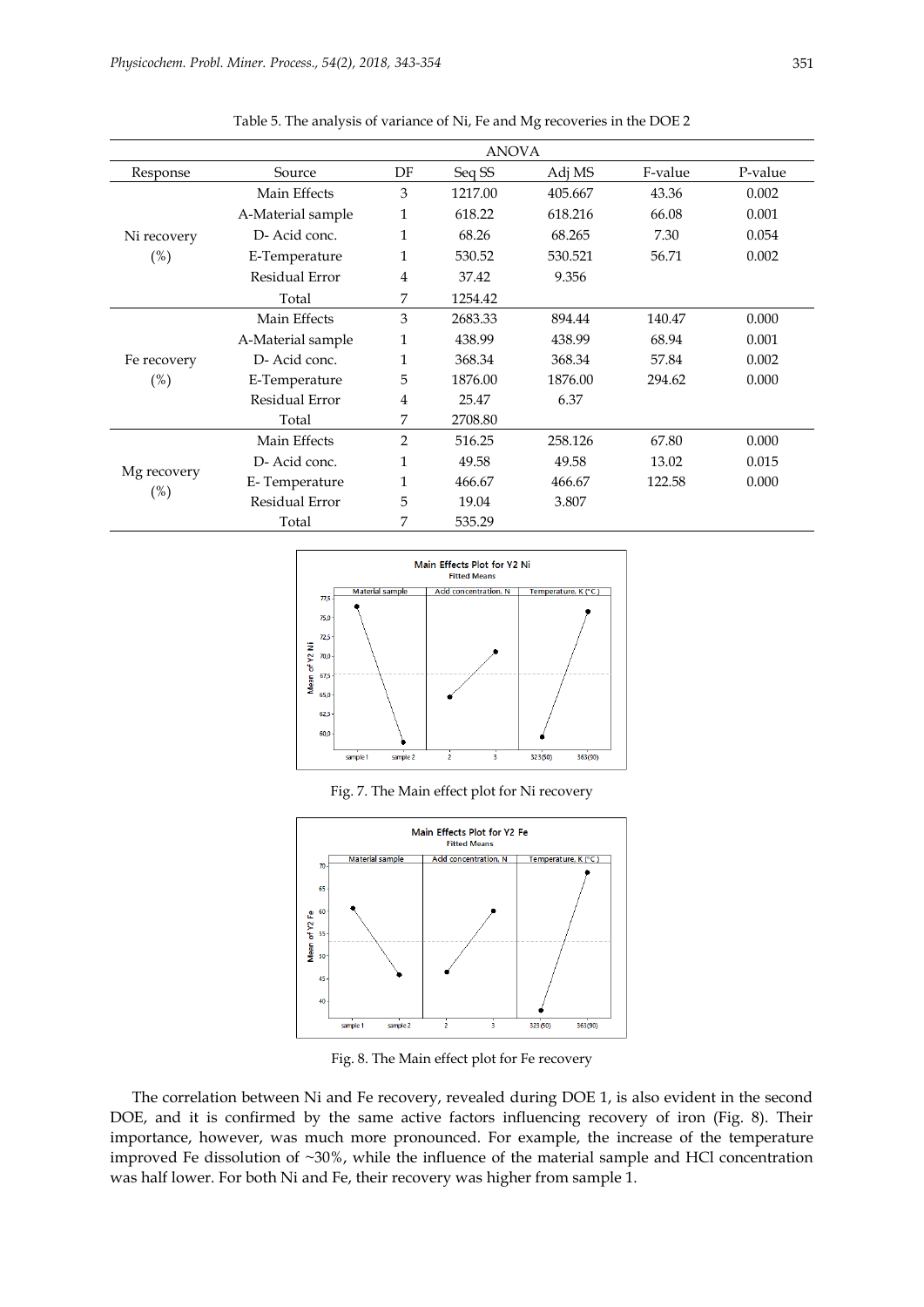Two factors were the most influential for the dissolution of magnesium during the DOE 2, i.e., the acid concentration and temperature. Similarly to Ni and Fe, the higher levels of both factors were beneficial for the response, increasing Mg recovery of ~15% and 5%, respectively (Fig. 9).

Above observations reflected a strong mineralogy- and temperature-dependent leaching behavior. The intensive Ni release at higher temperature co-occurred with a significant increase in the leaching of accompanying impurity metals - Fe and Mg.



Fig. 9. The Main effect plot for Mg recovery

The regression analysis of experimental results leads to the correlations presented below:

Ni recovery = 
$$
24.56 - 8.79A + 5.84D + 0.41E
$$
 (6)

$$
R-Sq = 97.02\%, R-Sq(adj) = 94.78\%, R-Sq(pred) = 88.07\%
$$
  
Fe recovery = -34.23 - 7.41A + 13.57D + 0.77E (7)

$$
R-Sq = 99.06\% \text{ , } R-Sq(adj) = 98.35\% \text{ , } R-Sq(pred) = 96.24\%
$$

$$
Mg \text{ recovery} = 10.14 + 4.98D + 0.38E \tag{8}
$$

$$
R-Sq = 96.44\%, R-Sq(adj) = 95.02\%, R-Sq(pred) = 90.90\%
$$

All correlations derived in the second DOE cycle fit the data very well. It is confirmed by the goodness-of-fit statistics, especially high values of the R-squared, predicted R-squared and adjusted Rsquared parameters. The P-value in correlations (6), (7) and (8) is lower than 0.01, meaning they are significant at the 99% confidence level.

## **3.5 The confirmation tests**

To evaluate the correctness of the obtained statistical models, we carried out the experiments under optimal conditions with goals stressed to maximize Ni recovery and minimize Fe and Mg recovery. All response predictions were determined with help of Minitab software.

According to Table 6, the results of confirmatory tests were within low and high predicted values in 95% confidence intervals (CI). The results indicated that the experimental responses were quite close to the predicted values, confirming the validity of the models. From the four presented models, the highest Ni recoveries were obtained for sample 1 leaching, at 90 °C, with 3 N sulfuric acid. The dissolution of Fe and Mg was below 84 and 55%, respectively. The remaining model configurations allowed for a noticeable decrease of Fe and Mg recoveries, although Ni recovery was not satisfactory.

## **4. Conclusions**

This work demonstrates that application of sequential experimentation is extremely beneficial in establishing the cause and effect relation between process variables and the measured responses. The arrangement of designed experiments in two sequences allowed gathering a lot of valuable data at the lowest number of tests.

The data showed that leaching recoveries of Ni, Fe and Mg depended primarily on the material sample, temperature and acid concentration, indicating a strong mineralogy/chemistry and temperature dependent behavior. These dependencies were supported by the mathematical models, which gave correlations of great statistical importance. The conducted confirmation tests proved high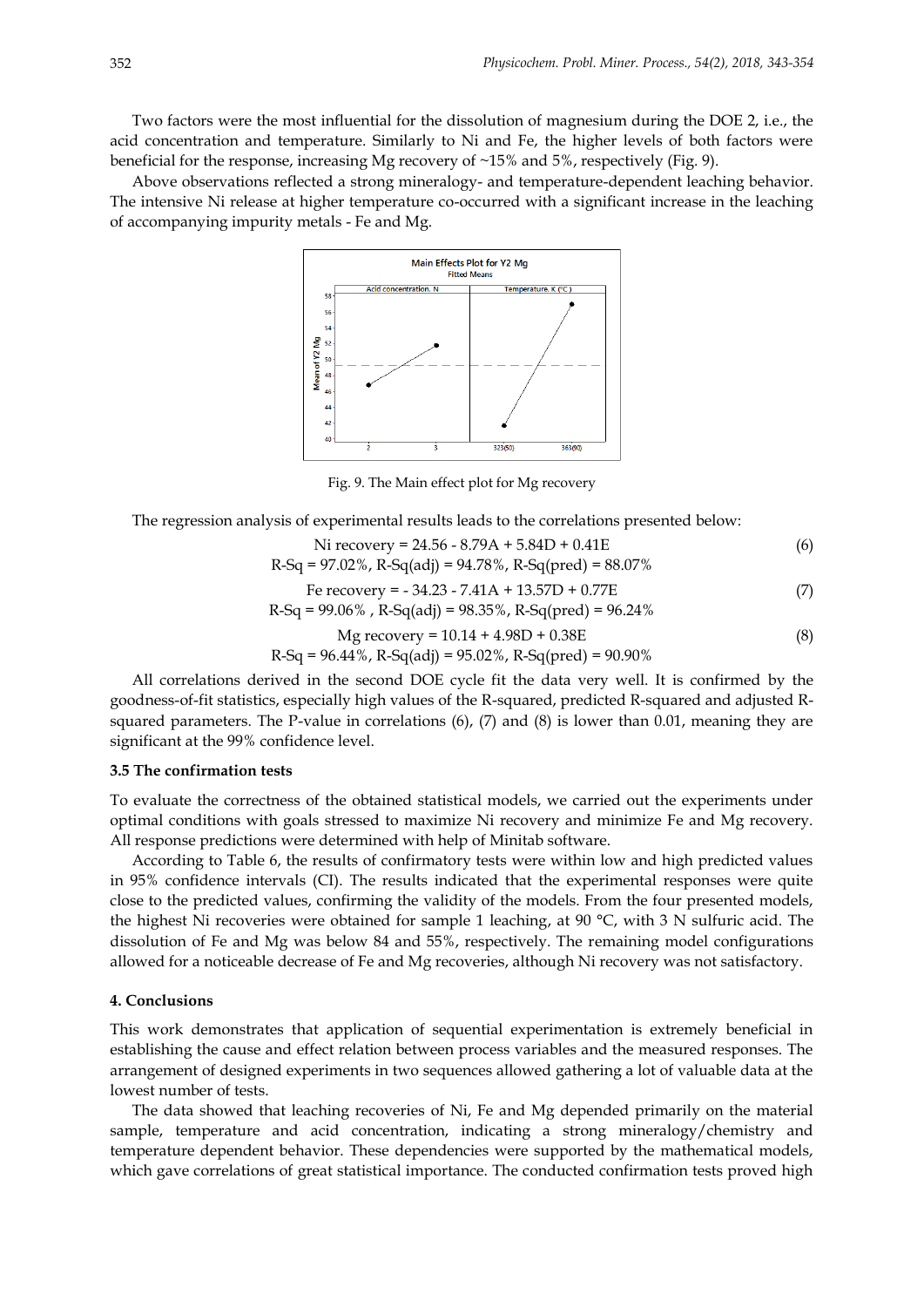prediction ability of the derived models and showed that sample 1 leaching at 90 °C, with 3 N sulfuric acid led to high Ni recoveries (~93%) and reduced dissolution of iron ~(~83%) and magnesium (55%).

We conclude that the proposed method can be used to find optimal conditions for ore samples containing a variable proportion of minerals and can significantly shorten the time for experimentation.

| Response prediction for DOE1: sample 1, $3N H_2SO_4$   |       |               |                                                       |                  |                   |  |  |  |
|--------------------------------------------------------|-------|---------------|-------------------------------------------------------|------------------|-------------------|--|--|--|
| Response                                               | Fit   | <b>SE Fit</b> | 95% CI                                                | 95% PI           | Confirmation test |  |  |  |
| Y Ni                                                   | 92.02 | 1.28          | (88.47; 95.56)                                        | (85.88; 98.16)   | 92.8              |  |  |  |
| Y Fe                                                   | 78.78 | 1.87          | (72.84; 84.72)                                        | (69.21; 88.35)   | 83.2              |  |  |  |
| Y Mg                                                   | 73.21 | 6.05          | (53.95; 92.46)                                        | (42.16; 104.25)  | 54.7              |  |  |  |
|                                                        |       |               | Response prediction for DOE1: sample 2, 3N HCl        |                  |                   |  |  |  |
| Response                                               | Fit   | <b>SE Fit</b> | 95% CI                                                | 95% PI           | Confirmation test |  |  |  |
| Y Ni                                                   | 71.67 | 1.28          | (68.13; 75.22)                                        | (65.53; 77.81)   | 70.44             |  |  |  |
| Y Fe                                                   | 67.01 | 1.87          | (61.07; 72.95)                                        | (57.44; 76.58)   | 63.76             |  |  |  |
| Y Mg                                                   | 59.24 | 6.05          | (39.99; 78.49)                                        | (28, 20; 90, 29) | 45.09             |  |  |  |
| Response prediction for DOE 2: sample 2, 3N HCl, 86 °C |       |               |                                                       |                  |                   |  |  |  |
| Response                                               | Fit   | <b>SE Fit</b> | 95% CI                                                | 95% PI           | Confirmation test |  |  |  |
| Y2 Ni                                                  | 68.39 | 2.07          | (62, 65; 74, 13)                                      | (58, 14; 78, 64) | 67.22             |  |  |  |
| Y2 Fe                                                  | 65.06 | 1.71          | (60, 33; 69, 80)                                      | (56, 61; 73, 52) | 62.58             |  |  |  |
| Y <sub>2</sub> Mg                                      | 57.99 | 1.12          | (55, 10; 60, 88)                                      | (52,20; 63,78)   | 59.63             |  |  |  |
|                                                        |       |               | Response prediction for DOE 2: sample 1, 2N HCl, 90°C |                  |                   |  |  |  |
| Response                                               | Fit   | <b>SE Fit</b> | 95% CI                                                | 95% PI           | Confirmation test |  |  |  |
| Y2 Ni                                                  | 81.68 | 2.16          | (75.68; 87.69)                                        | (71, 28; 92, 08) | 85.5              |  |  |  |
| Y2 Fe                                                  | 69.22 | 1.78          | (64,27; 74,18)                                        | (60, 64; 77, 81) | 77.5              |  |  |  |
| Y <sub>2</sub> Mg                                      | 54.47 | 1.19          | (51, 40; 57, 54)                                      | (48,59; 60,35)   | 53.7              |  |  |  |

Table 6. The predicted responses with confidence levels and corresponding responses from confirmation tests

#### **Acknowledgements**

We thank Magdalena Jeziorek and Kamil Borowski for invaluable technical assistance. This work was financed by statutory activity subsidies from the Polish Ministry of Science and Higher Education for the Faculty of Chemistry of Wroclaw University of Science and Technology.

# **References**

- ANDERSON, M.J., WHITCOMB, P. J., 2007. *DOE Simplified*, (second ed.). CRC Press, Taylor&Francis Group, Boca Raton, Chap. 3.
- ARROYO, J.C., NEUDORF, D.A., 2001. *Atmospheric Leach Process for the Recovery of Nickel and Cobalt from Limonite and Saprolite Ores*. US Patent, Appl.6261527.
- BOX, G., 1993. *Sequential Experimentation and Sequential Assembly of Designs*. Qual. Eng., 5 (2), 321-330.
- CETINTAS, S., BINGOL, D., 2016. *Response surface methodology approach to leaching of nickel laterite and evaluation of different analytical techniques used for the analysis of leached solutions*. Anal. Methods, 8, 3075-3087.
- CZITROM, V., 1999. *One-Factor-At-A-Time Versus Designed Experiments*. Am. Stat., 53 (2), 126-131.
- DALVI, A. D., BACON, W. G., OSBORNE, R. C., 2004. *The Past and the Future of Nickel Laterites*. PDAC International Convention, Trade Show & Investors Exchange, March 7-10.
- DUBIŃSKA, E., SAKHAROV, B. A., KAPROŃ, G., BYLINA, P., KOZUBOWSKI, J. A., 2000. *Layer silicates from Szklary (Lower Silesia): from ocean floor metamorphism to continental chemical weathering*. Geologia Sudetica, 33, 85- 105.
- GHARABAGHI, M., AZADMEHR, A., 2016. *Optimization of Nickel Chemical Extraction from Hazardous Residue*. Int. J. Chem. React. Eng., 14 (1), 175–183.